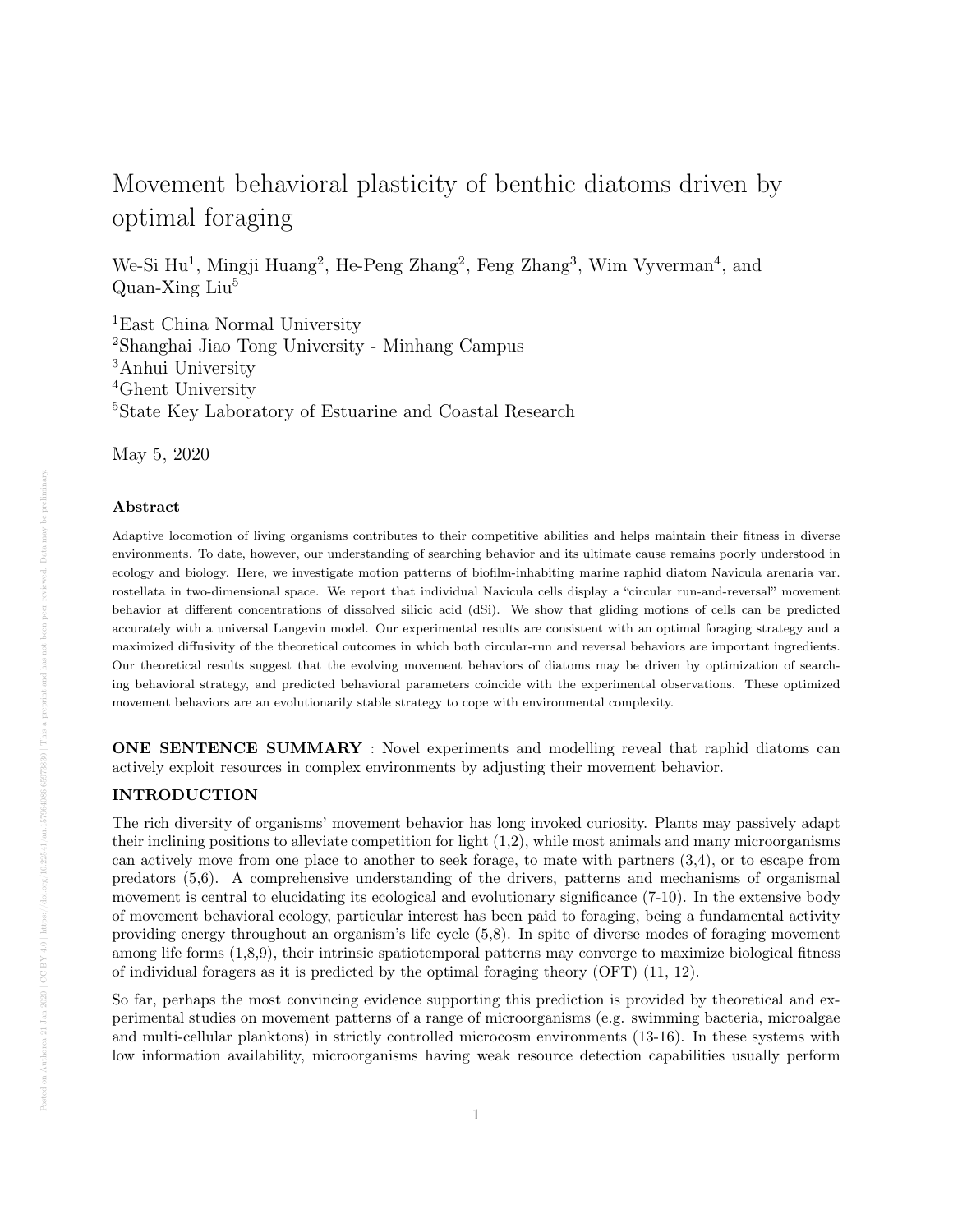random-like movements during the process of foraging. It has been repeatedly observed that intermittent locomotion (also known as stop-and-go movement or pause-travel locomotion, Fig. 1A) is common in these cases, and is characterized by discontinuous movements interwoven with significant punctuations and reorientations. A prevalent idea is that foraging efficiency can be maximized by certain statistical properties provided by their movement patterns. For example, the probability distributions of time intervals or spatial displacements between reorientations have been found to fit Brownian type or L´evy type walks, which are theoretically regarded to be optimal solutions of the random search problems under specific conditions  $(13, 17-23)$ .

The suggestion that the optimal foraging principle underpins diverse movement forms is indeed appealing. However, the universality of this strikingly simple principle remains controversial. It has been argued that there are exceptions in real-world ecosystems that are more complex deviating theoretical hypothesis (14,24,25), for instance, some individuals switching between Lévy and Brownian movement patterns as they traverse different habitat types (26,27). So far, optimal foraging is typically referred to as a hypothesis because it has not been established that the assumptions underlying these theories indeed hold. Furthermore, it remains elusive to which extent the optimal foraging principle can be verified to a range of newly discovered movement forms in microorganisms. Apart from the classical 'run-and-tumble' movement pattern (characterized by almost straight runs that are interrupted by tumbles) that have been extensively studied since the seminal work onEscherichia coli in the 1970s (10,28), recent studies discovered a variety of different movement modes (14,16,29), such as the 'run-and-stop' and 'run-reverse-flick' patterns (Fig. 1A) in the soil bacteria Pseudomonas putida (30), Myxococcus xanthus(31,32), and the marine bacteria Vibrio alginoticus (24). Very recently, one of the most intriguing movement patterns was found in pennate raphid diatoms, a species-rich and ecologically important group of microalgae mostly inhabiting benthic habitats in marine and freshwater environments. They move in a gliding manner, forming trajectories that highly resemble circular arcs (16). This unique movement pattern (termed as 'circular run-and-reversal', see Fig. 1A, results and discussion for detailed descriptions) is distinct from those of previously documented model organisms (28), whose trajectories typically consist of line segments in contrast with circular arcs. Our understanding of the statistical properties of these movement patterns is still rudimentary. In particular, it remains unknown if this type of movement conforms to optimal foraging behavior.

Here, we performed a systematic study on the novel 'circular run-and-reversal' behavior in the marine biofilm-inhabiting diatomNavicula arenaria var. rostellata . By combining experimental data and theoretical analyses, we demonstrate that the circular run-and-reversal behavior plays a crucial role in optimizing searching strategies. Our results suggest that in a silicon-limited environment, the diatoms can maximize their foraging efficiency by adapting the key parameters including reversal rate and rotational diffusivity and they can change the behavior strategy in a silicon-rich environment (Fig.1B).

## EXPERIMENTAL SETUP

In our experimental microcosms (Fig. 1C), enhanced motility of the diatom Navicula arenaria var. rostellata (seeMaterials and Methods for detailed descriptions on its basic information, Fig. 1E is a picture of electron microscope image of the studied species) was stimulated by exposing cells to low concentrations of dissolved silicic acid (dSi, 15 mg/L). Sample is enclosed in a sealed chamber which consists of a silicone well, and two cover slips. The well has a diameter of 0.8 cm and a height of 0.1 cm (Fig. 1C). We used a tracing technique to quantify the movement pattern of individual diatom cells (Fig. 1D and 2A). We subsequently developed a simple theoretical model that can well capture the spatial trajectories as well as the statistical properties of their foraging movement. During the experiments, cells were placed in a coverslip chamber in dSi depleted culture medium (about 15 cells/ $mm^2$ ). The movement patterns of the diatom cells were recorded by a Ti-E Nikon phase contrast microscope with high temporal-spatial resolutions (see Materials and Methods ).

## RESULTS AND DISCUSSION

#### The 'circular run-and-reversal' movement pattern

We observed that the movement trajectories of the diatom cells are characterized by two apparently distin-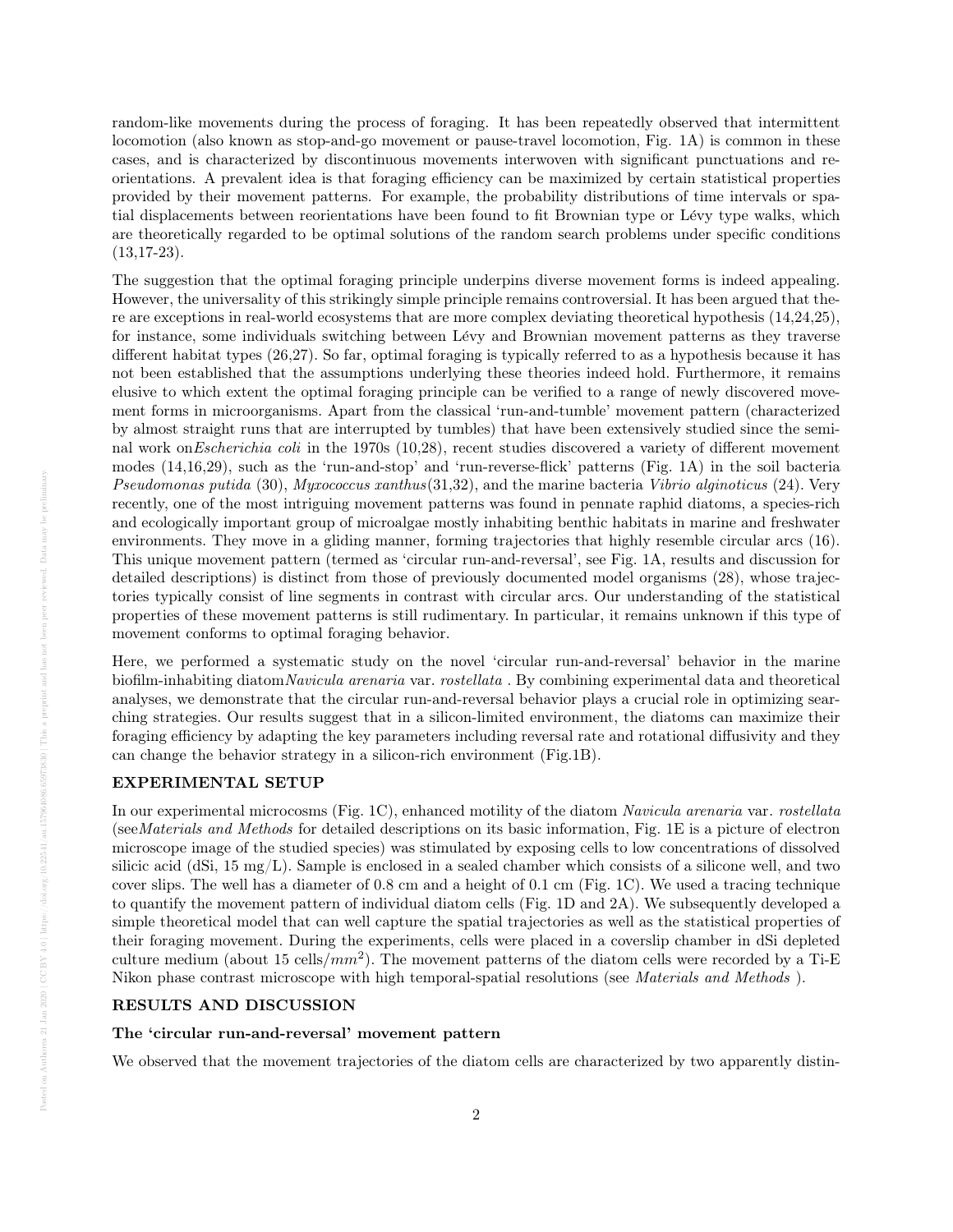guishable components: 1) continuous spatial displacements following rotation-like (resembling circular arcs) trajectories (Fig. 2A, Movie S1) in the clockwise (CW) or counter clockwise (CCW) direction; and 2) reversals of the rotational direction (Fig. 2B, Movie S1). Here we define this movement pattern as 'circular run-and-reverse' by adapting the term 'run-and-tumble' as were shown in Fig. 1A and 2.

To quantitatively characterize this 'circular run-and-reverse' movement pattern in a comprehensive way, we used ca. 30 recorded continuous individual trajectories to measure a set of key movement parameters including transitional speed, angular speed, translational diffusivity and rotational diffusivity  $(D_\theta)$ , indicating the intensity of random change in particle's orientation, which resembles the translational diffusion in space) and reversal rate  $(\nu)$ , defined as the times of directional reversals per unit time). Details of the parameters are provided in Table 1.

In our observations, the movement speed as a function of time V (t) was around  $16.2 \pm 2.3 \ \mu m/s$  (Fig. 2C). The probability distributions of reversal time intervals of cells are well characterized by an exponential distribution with mean  $T = \frac{1}{\nu}$  (T is the mean interval-reversal time, see Fig. 3A), and thus the number of reversal events in a fixed interval of time length conforms to a Poisson distribution. In addition, the statistical behavior of the rotational diffusivity  $(D_\theta)$  satisfies a Gaussian random variable with log transformation (Table 1 and Fig. S1 for the trajectories with different experimental  $D_{\theta}$ ).

Does the circular run-and-reverse pattern satisfy a Gaussianity? The distribution function of displacements is a fundamental statistic property for movement behavior, known as the self-part of the van Hove distribution function is defined as:

$$
G_s(x,t) = \frac{1}{N} \sum_{j=1}^{N} \langle \delta(x - |r_j(t) - r_j(0)|) \rangle
$$

where N is the number of individual cells and  $\delta$  is the Dirac delta function. They are not Gaussian behavior at long-term scales (more than 50 sec, Fig. 3B). We find that this non-Gaussian distribution can be well fitted by a Gumbel law (33):

$$
f(x) = A(\lambda) \exp \left[ -\frac{x}{\lambda} - \exp \left( -\frac{x}{\lambda} \right) \right].
$$

Here  $\lambda$  is a length scale, and x is the displacement of the cell in the x direction and  $A(\lambda)$  is a normalization constant. Therefore, we conclude that this circular run-and-reversal' movement pattern is a non-Gaussian process for spatial searching and the rotational diffusivity leads to a subdiffusive searching behavior at long-time scales (Fig. 3C).

### Mathematical model

We developed a basic mechanistic model to capture the movement pattern of the self-propelled diatom cells at an individual level in a two-dimensional space. Adapted from the motion behavior of self-propelled nonliving micro-rods (34), our discrete time model uses the abovementioned 5 movement parameters, assuming white noises with intensity  $D_r$  and  $D_\theta$  in translational diffusivity and rotational diffusivity respectively. The stochastic difference equations for the movement of a single diatom cell are given by

$$
x(t + \Delta t) - x(t) = \kappa(t)V_0 \cos \theta(t)\Delta t + \sqrt{2D_r\Delta \tau} \xi_1
$$
\n
$$
(1a)
$$
\n
$$
y(t + \Delta t) - y(t) = \kappa(t)V_0 \sin \theta(t)\Delta t + \sqrt{2D_r\Delta \tau} \xi_2
$$
\n
$$
(1b)
$$
\n
$$
\theta(t + \Delta t) - \theta(t) = \kappa(t)\omega\Delta t + \sqrt{2D_\theta\Delta \tau} \xi_3
$$
\n
$$
(1c)
$$
\n
$$
\kappa(t + \Delta t) - \kappa(t) = -2\kappa(t)B(\nu)
$$
\n
$$
(1d)
$$

where  $\vartheta$  is the direction of the movement, x and y indicate the spatial coordinate and t is the time.  $\kappa$  is the rotational direction ( $\kappa = 1$  for CCW and -1 for CW), and  $\omega$  is the angular speed. Reversal events are represented by the telegraph process, characterized by  $B(\nu)$  which is a Bernoulli random variable with success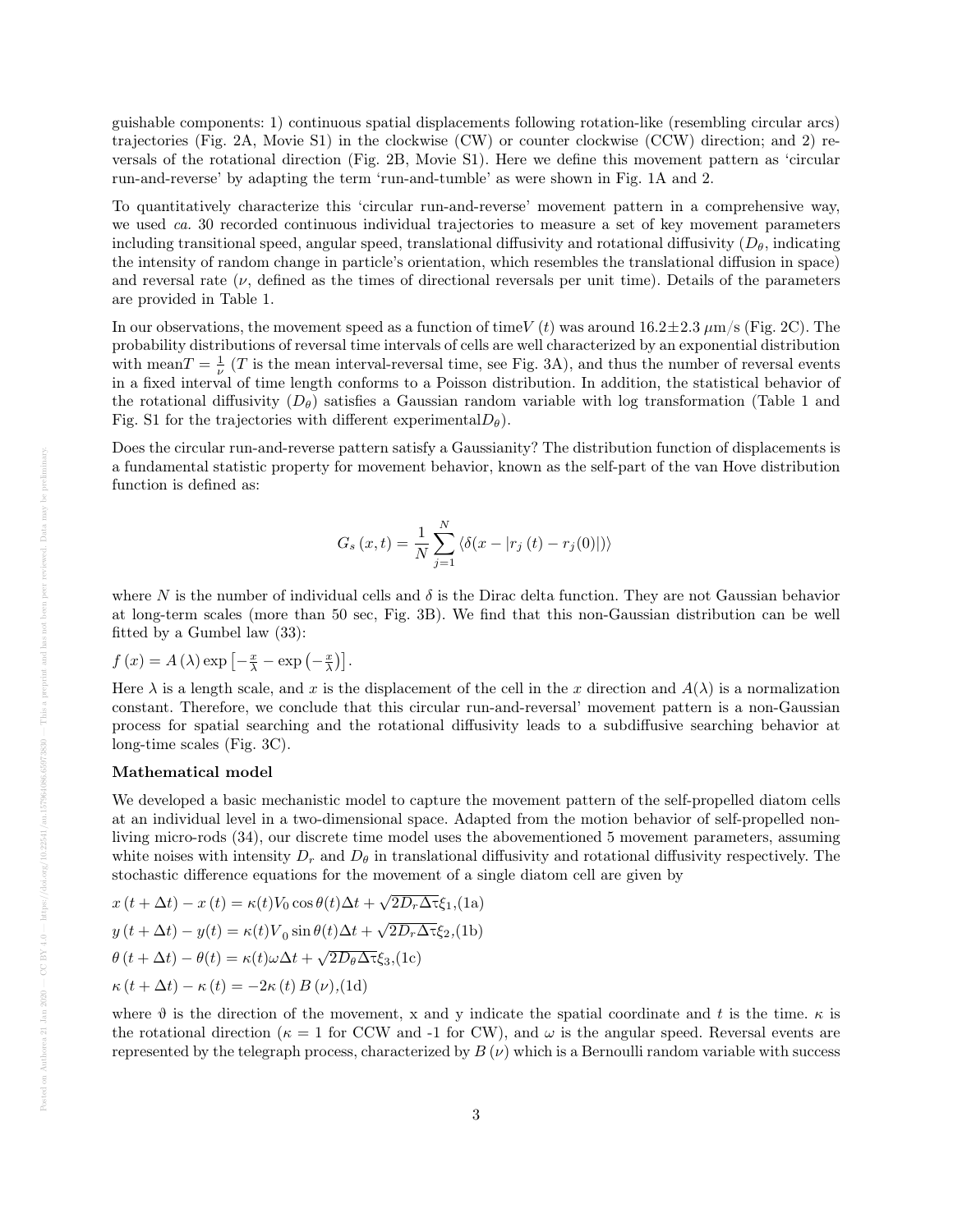probability  $\sqrt{\Delta t}$  ( $\nu$  is reversal rate). The noise terms  $\xi_1$ ,  $\xi_2$  and  $\xi_3$  follow a standard normal distribution. The default values of the parameters were derived from the experimental data (Table 1).

The mathematical derivation of the effective diffusion coefficient  $D$  (as a measure of foraging efficiency) can be obtained by calculating the probability distribution functions  $\Psi_{\pm}(\mathbf{r}, \theta, t)$  (34,35),

$$
\frac{\partial \Psi_{\pm}}{\partial t} + \nabla \bullet (\dot{\mathbf{r}} \Psi_{\pm}) + \frac{\partial}{\partial \theta} (\dot{\theta} \Psi_{\pm}) = \nu (\Psi_{\mp} - \Psi_{\pm}), (2)
$$

with  $\dot{\mathbf{r}} = \pm V_0 \mathbf{n}(\theta) - D_r \nabla \log \Psi_{\pm}, \dot{\theta} = \pm \omega - D_\theta \frac{\partial}{\partial \theta} \log \Psi_{\pm}.$  Here, the probability density function of cells' spatial position  $\mathbf{r} = (x, y)$  changes following the Fokker-Planck equation associated with the Langevin equations (Eqs.) 1).

We can obtain the time-dependent expected change in orientation of the diatom cells by multiplying Eq. (2) by  $\cos \theta$  and separately by  $\sin \theta$  respectively, and then integrating both equations over  $\theta$  and r. By solving a linear system of ordinary differential equations for  $\langle \kappa \cos \theta \rangle(t)$  and  $\langle \kappa \sin \theta \rangle(t)$  (see Text 1 for details), the analytical prediction of temporal correlation of orientation  $\langle \cos \theta \rangle$  is given by

$$
\langle \cos \theta \rangle (t) = e^{-(D_{\theta} + \nu)t} (\cos \sqrt{\lambda} \nu \tau - \frac{1}{\sqrt{\lambda}} \sin \sqrt{\lambda} \nu \tau), (3)
$$
  
where $\langle \bullet \rangle = \int d\mathbf{r} \int_0^{2\pi} \delta \vartheta (\Psi_+ + \Psi_-) \text{ and } \lambda = \left(\frac{\omega}{\nu}\right)^2 - 1.$ 

Theoretically, we can further obtain the analytical predictions of the time-dependent mean-squared displacements (MSD) and effective diffusion coefficient from the Fokker-Planck equation (Eq. 2). Using mathematical derivation, we can obtain the analytical expression of  $\text{MSD}\langle \mathbf{r}^2 \rangle (t)$  as

$$
\langle \mathbf{r}^2 \rangle (t) = 4Dt + \frac{2V_0^2}{\nu^2 (\lambda + \alpha^2)^2} \left[ \left( \lambda + 2\alpha - \alpha^2 \right) \left( 1 - e^{-\alpha \nu t} \cos \sqrt{\lambda} \nu \tau \right) + \left( \lambda - 2\alpha \lambda - \alpha^2 \right) \frac{1}{\sqrt{\lambda}} e^{-\alpha \nu t} \sin \sqrt{\lambda} \nu \tau \right], (4)
$$
  
where  $D = D_r + \frac{V_0^2 (\alpha - 1)}{2\nu (\lambda + \alpha^2)}$ , (5)

is the effective diffusion coefficient (or diffusivity for simplicity hereafter) with  $\lambda = \frac{\omega^2}{\nu^2} - 1$  and  $\alpha = \frac{D_\theta}{\nu} + 1$ . Note that for noncircular motion, i.e.  $\omega = 0$ ,  $\nu = 0$ , our model (Eq. 5) defines a system of persistent random walks characterized by a diffusivity  $D = D_r + \frac{V_0^2}{(2D_\theta)}$  (28, 36).

# Model validation

Our model can indeed capture the spatial patterns and dynamics of the diatom movement, as reflected by the agreement between the model prediction and experiment data (Fig. 2D and E, Fig. 3C and D, movie S2). A visual check, albeit in a non-quantitative way, suggests that the circular run-and-reverse mode can be well reproduced by our model (Fig. 2D, movie S2). A rigorous validation usually requires scrutinizing essential behavioral parameters, including MSD and temporal correlation of orientation  $\langle \cos \theta \rangle$  (34). With respect to MSD, we do find that our model (from both analytic and simulated results) is well in line with the experimental data, in the sense that they both present a highly consistent two-regime pattern of MSD as a function of time (the curves of the model results and experiment data are almost completely overlapping in Fig. 3C). At short time scales ( $t < t<sub>C</sub> = 25 s$ ), MSD as a scaling function of time shows ballistic dynamics with a scaling exponent of 2.0, whereas at long-time scales  $(t > t_C)$ , MSD changes to sub-diffusive behavior indicated by a scaling exponent less than 1.0. A decreasing rotational diffusivity  $D_{\theta}$  leads to a decline of the scaling exponent, indicating a weakened diffusive ability when the cell motion is getting closer to the circular motion (Fig. S2). In addition, our model predicts that the diffusion behavior would converge to normal diffusion (with scaling exponent close to 1.0) after a relative long plateau even for low rotational diffusivities (see Fig. S3), which is often a general property across many diffusion behaviors. A further comparison between the model results and experiment data reveals a consistent pattern of temporal correlation of orientation  $\langle \cos \theta \rangle$  as a function of time. Specifically, at short time scales, positive correlation coefficients are consistently found in the model and data, suggesting a positive feedback in directional persistence (Fig. 3D). The negative correlation coefficients are consistently present due to cells running a half arc associated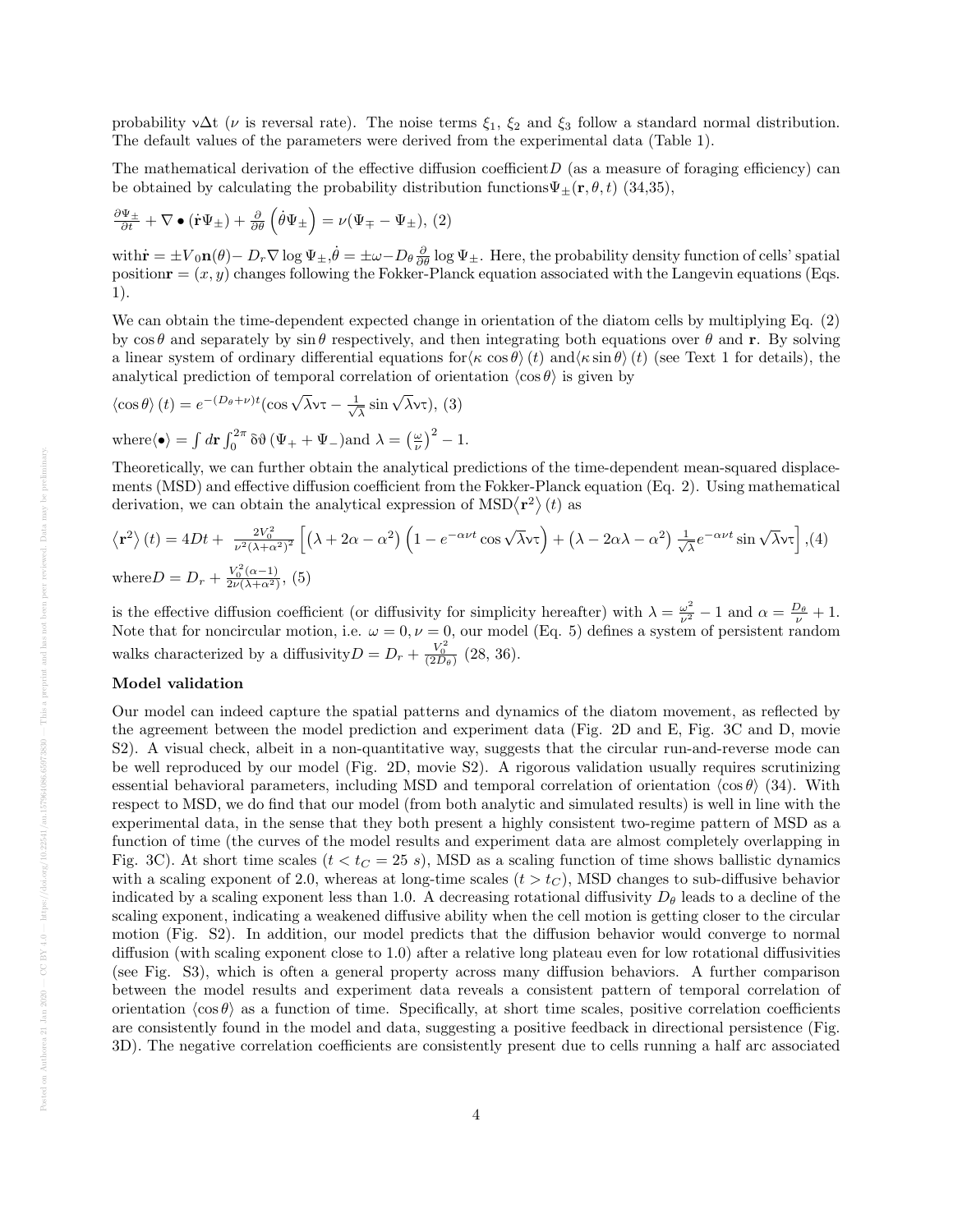with weak stochastic direction fluctuation. At longer time scales, correlation of orientation is dominated by noise, and the coefficients approach 0 over time  $(t < 100 s)$ .

#### Movement behavior driven by optimal foraging

If the prediction of the optimal foraging theory holds for the studied diatoms, one intuitive corollary is that the observed "circular run-and-reversal" movement mode can provide a statistical property that can maximize foraging efficiency. Indeed, our model analyses together with experimental data lend support to this speculation.

In the model setting with homogeneously distributed forage targets (Fig. 4A), our simulation analyses (see Materials and Methods ) show that the amount of resource remaining in the environment decays in an exponential manner over time (Fig. 4B). We thus use the exponent of the exponential decay as a straightforward indicator of foraging efficiency, estimated by the regression slope of unconsumed resource on logarithmic scale over time. A larger exponent  $(\tau)$  means that more resource targets can be found per unit time, hence indicating a higher foraging efficiency. However, this indicator cannot not be feasibly derived from the analytic model. Instead, we used effective diffusivity as a measure of foraging efficiency. In both analytic models and simulations, we consistently found optima of foraging efficiency at rotational diffusivity  $D_{\theta}$  around 0.1 (Fig. 4C, E). A striking finding is that this optimal point is very close to the experimentally observed values of  $D_{\theta}$ . This is especially true for the simulations (there is only 9% deviation between the model and experiments, Fig. 4C) with a more realistic measure of foraging efficiency. The larger discrepancy between the analytical model and experimental data might be explained by the fact that the theoretically derived diffusion coefficient, although being strongly correlated, is insufficiently reflective of actual foraging efficiency under specific conditions (37). In our model, foraging efficiency does not show any peak with changing reversal rate ( $\nu$ ) (Fig. 4D, F). However, the experimentally observed values of  $\nu$  are consistently located within the ranges presenting maximum foraging efficiency. The consistency between the experimental observations and model results remains robust if we plot the data and modeled foraging efficiency in twodimensional parameter space  $(D_{\theta}, \nu)$ , clearly showing that the experimental points fall within the optimal strategy regions (yellow regions in Fig. 5A, B).

Unlike the rotational diffusivity, the lack of optimum in foraging efficiency as a function of reversal rate  $\nu$ in our random-environment model suggests that a relatively wide range of  $\nu$  can have maximized foraging efficiency. This seems somewhat counterintuitive, and contrasts with our experimental observation presenting a rather narrow range of  $\nu$ . We infer there should be other benefit to obtain from the reversal behavior, such as self-organized biofilm formation, whereas a substantial experimental evidence is still lack.

Taken together, the experimentally observed movement parameters (both  $\nu$  and  $D_{\theta}$ ) are consistently found in the vicinity of theoretically predicted optimal foraging efficiency. This suggests the plausibility that the movement pattern of the diatom is in line with the optimal foraging theory.

### Evolutionary invasion analysis of behavioral plasticity

If resource (forage) availability can indeed have a significant effect on the movement behavior, then the question is whether the movement strategy corresponds with an evolutionary stable strategy (ESS). We therefore generated a pairwise invasibility plot (PIP, Fig. 6), by performing an evolutionary invasibility analysis (see Materials and Methods ) to determine whether the optimal value is a long-term outcome of competition selection, or just be exploited by free-riding strategies (38). The PIP reveals that diatom movement strategy of diatoms observed in our experiments is not only an evolutionarily stable strategy but also convergence stable. Here, we did not observe a branching to occur when the parameters of the model are changed in the evolutionary dynamics. In addition, integrating the effect of multiple attractors into evolutionary strategies remain a fascinating topic for future research. Our model provides a universal way to understand the ecologically relevant functions of movement behavior from the perspective of foraging theory.

## IMPLICATIONS

Our results have several useful implications. The biomechanical mechanism underlying the 'circular run-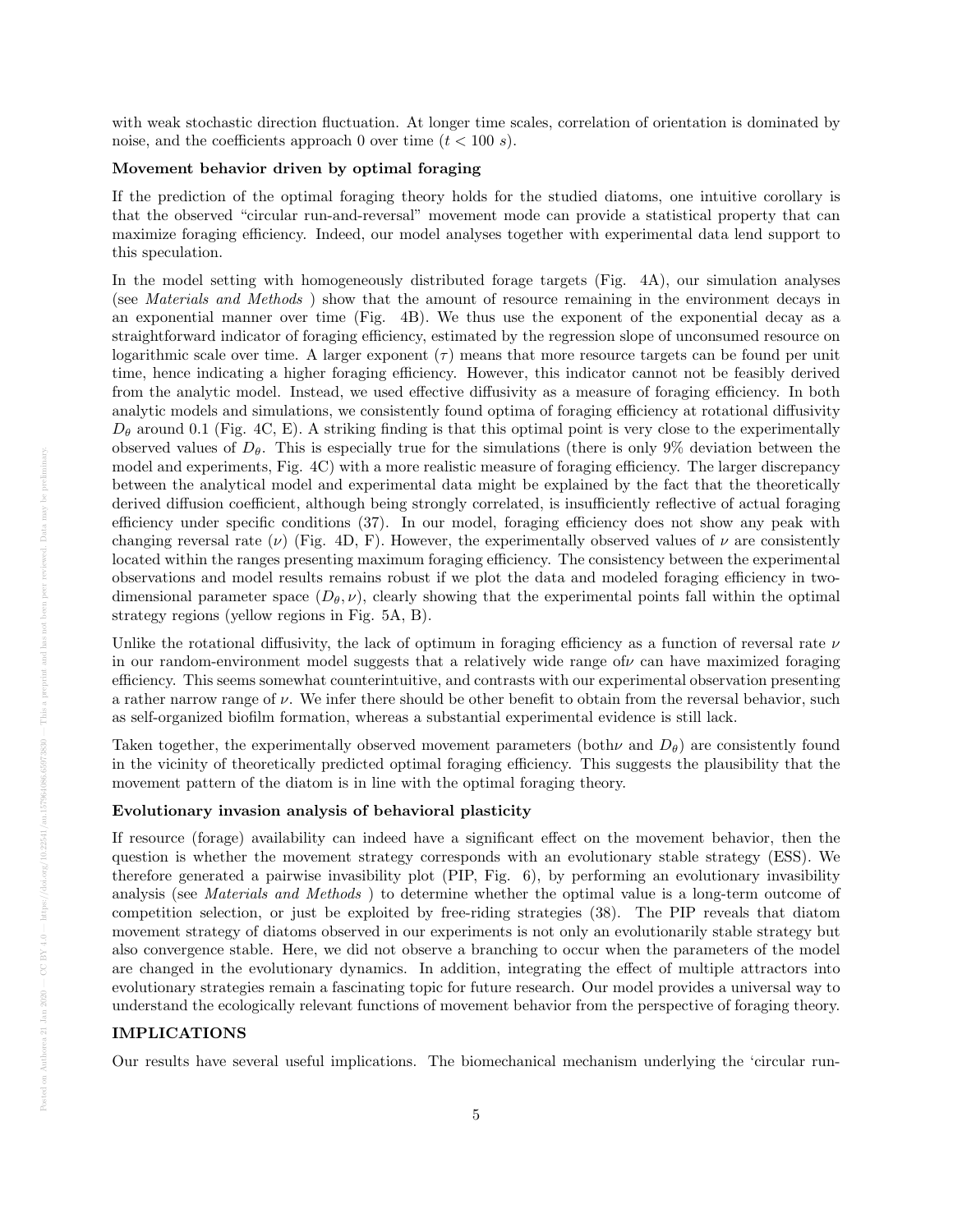and-reversal' movement behavior of the diatom cells remains puzzling. A reasonable speculation is that the physical constraints of boat-shaped cells with apically located sensory receptors gliding in fluids might lead to this type of movement trajectories (39), but this is beyond the scope of this paper. Despite that, our work provides a clear demonstration that the statistical properties of this unique behavior can be 'optimized' towards enhanced foraging efficiency. Both theoretically and experimentally, moving beyond the statistical descriptions of movement behaviors in previous literature (13,16), our minimal model may thus serve as a useful framework for follow-up studies unravelling the ecological and evolutionary consequences of this movement behavioral plasticity in a broader context.

One fundamental question is how diatoms would adapt their movements, at individual and collective levels, in response to different foraging conditions. Indeed, our observations show that the key movement parameters revealed in our study, including reversal rate and rotational diffusivity, are sensitive to changing resource availability (see Fig. 7). The diatom cells move with low reversal rate and high effective diffusivity  $D$  at intermediate dSi concentrations (from 10 to 50 mg/L), whereas low and high dSi will lead to a decreased efficiency diffusivity to cells (Fig. 7A). We attribute this to the hypothesis that when silicon becomes the limiting factor, diatom cells increase searching activity to meet dSi demand for survival with a higher effective diffusivity to explore larger areas to take up dSi. It is surprising that the peak of effective diffusivity coincides with typical dSi concentrations of many coastal scenarios (Fig. 7A). The effective diffusivity shows a monotonic decline with increased reversal rates (Fig. 7B). This adaptive response suggests that diatom cells are able to sense the local dSi concentration and adjust their reversal rate to adapt to their physical surroundings. The searching efficiency within a low nutrient environment is thus strongly dependent on cell movement behaviors. Extending our results beyond dSi scavenging, there may be other attractors server as the same role to impact motion behaviors of diatoms. For instance, in silico comparison of experimental data led to the suggestion that diatoms have a more efficient behavioral adaptation to pheromone gradients as opposed to dSi (40). Our observations thus pave the roads for follow-up work to look further into why different movement behaviors have evolved with changing of cell body shape among diatom species, depending on cell size and shape and in response to different environmental stimuli.

Insights into the movement behavioral plasticity of microorganisms in aquatic environments have been generated from disciplines such as biophysics (41-43), but the focus of these studies has largely been on the statistical physical causes of behavior and not on the ultimate cause. Cases of reversal behavior were reported independently in different species of marine bacteria (24, 44, 45), and it has been suggested that it can contribute to increase foraging efficiency (24, 43) and group social effects (41), but similar evidence is still lacking for motile microalgae. This study underscores the need to study the significance of these questions in other microorganisms.

#### MATERIALS AND METHODS

#### Diatom cell culture and image acquisition

The Navicula arenaria var. rostellata strain 0488 (size ranges from  $30^{\circ}50 \mu m$  in length and  $5^{\circ}15$  $\mu$ m in width) is maintained in the BCCM/DCG diatom culture collection at Ghent University, http://bccm.belspo.be/about-us/bccm-dcg. It was isolated in January 2013 from high-nitrate intertidal flats of Paulina Schor, The Netherlands (51°21'N, 3°43'E). The isolate has since been maintained in unialgal culture in artificial seawater medium Aquil  $(f/2+Si)$ . Like other naviculoid diatoms, N. arenaria is boatshaped with on each valve a raphe, a specialized slit in their silica cell wall, running along its longitudinal axis. Although the precise mechanism remains unknown, diatom gliding involves an actin/myosin motility system and the secretion of adhesive EPS strands through the raphe (46).

Diatom culture were maintained using a standard protocol. One months before the experiment, cells were acclimated to 2000 Lux light intensity with a light dark cycle of 12:12 hours (INFORS HT Multitron pro, Switzerland). A 100 ml flask suspension was grown on a shaker at 20°C rotating with 100 rpm. For motility experiments, diatom cells at period of exponential phase were diluted with filtered autoclaved seawater and introduced into the test chamber for observations. The densities of individuals (about  $15 \text{ cells/mm}^2$ ) were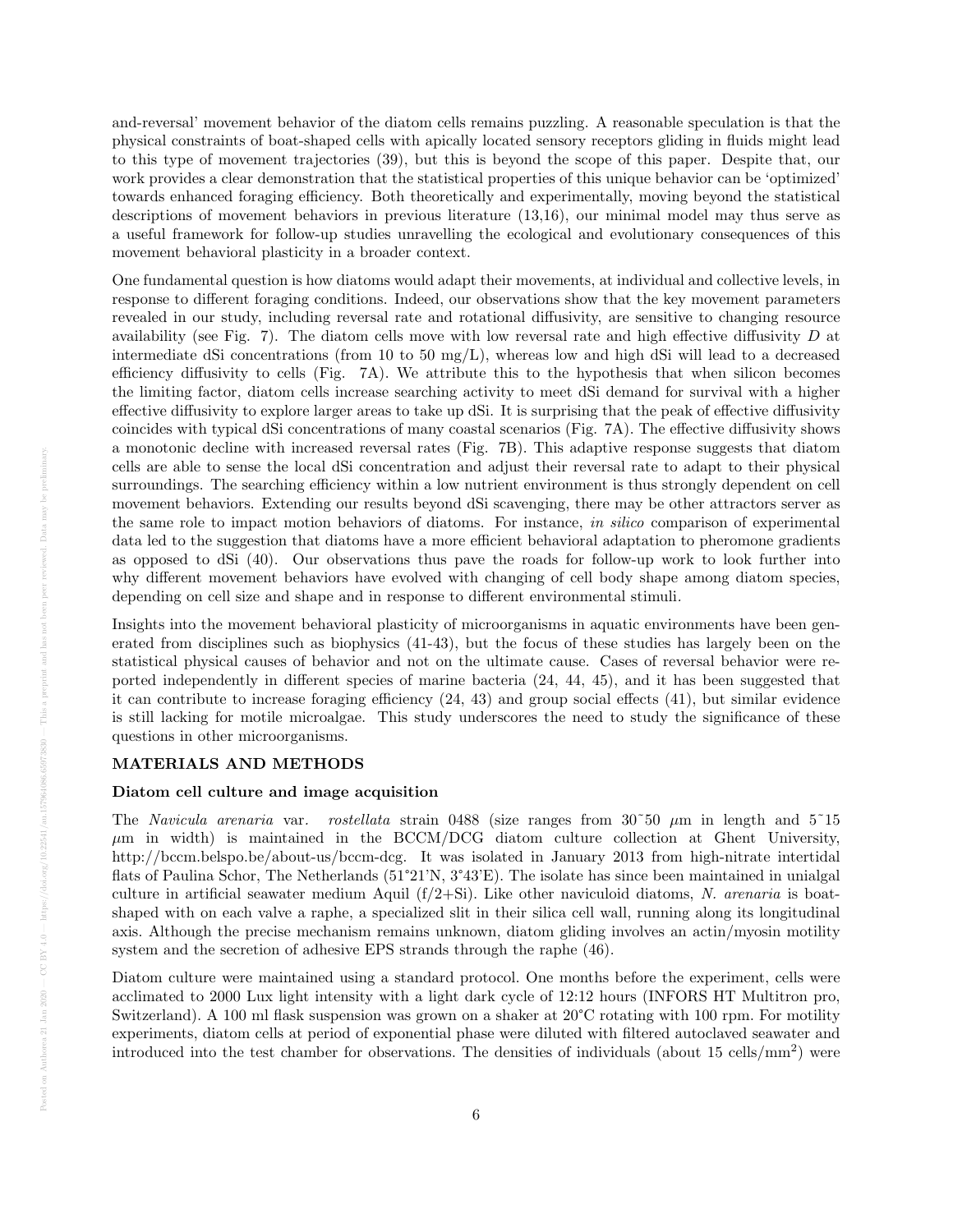used in order to minimize effects of cell-cell interference.

#### Numerical simulations

The parameters of the simulation correspond to Fig. 2D and E, Fig. 3C. For each parameters  $D_{\theta}$  and  $\nu$ , 1000 trajectories of 600 sec were simulated using a time-step  $\delta t = 0.1$  sec with the parameter values  $V_0 = 17 \ \mu m/s$ ,  $D_r = 0 \ \mu m^2/s, \omega = \pi/36 \text{ rad/s}.$  In Fig. 4C,  $\nu = 0.02 \ s^{-1}$ , in Fig. 4D,  $D_\theta = 0.0054 \ rad/s.$ 

We start by analyzing an active cell with a sensing radius  $r_c$ , blindly searching for 4000 nutrient resource (targets) in an environment with a homogeneous topography (47). As a diatom cruises throughout the searching space, it continuously captures nutrients that come within a capture radius  $r_c$  from the cells center. At each step, the 'nutrients' that come within a capture radius  $r_c$  from the cell center will be removed. We evaluate the individual search efficiency by calculating the leftover nutrients n in the searching space. The amount of leftover nutrients n in each run shows a monotonous decline as a function of the area swept by the active cell. Here, we assume that all cells use the same strategy of reversal and rotational diffusivity for the simulations. Fig. 4B plots the average amount of leftover nutrients n, obtained from  $1,000$  simulated trajectories as a function of various rotational diffusivity, so that the decay rater of the exponential fitted is defined as the foraging efficiency.

For the evolutionarily stable strategy analysis, up to 1000 cells are simulated with various prescribed rotational diffusivities $D_{\theta}$ . Fitness is given by the product of survival probability and division rate. We assumed that survival probability is proportional to the foraging efficiency in the ESS analysis. A mutant strategy with a relative fitness value larger than the resident population will invade and potentially take over them. For any combination of resident and mutant movement strategy, the relative fitness of the mutants is depicted in a pairwise invasibility plot (Fig. 6).

## Calculation of time-dependent orientation correlation and MSDs of moving cells

We computed the average temporal correlation as follows: $\langle \cos \theta \rangle(t) \equiv \langle \hat{\mathbf{v}}(t + t) \bullet \hat{\mathbf{v}}(t) \rangle$ , where  $\hat{\mathbf{v}}$  is the unit vector of velocity and calculated the mean square displacement via  $\text{MSD}(t) = \langle |\mathbf{r}(t + t) - \mathbf{r}(t)|^2 \rangle$ .

#### References

1. P. M. López, V. O. Sadras, W. Batista, J. J. Casal, A. J. Hall, Light-mediated self-organization of sunflower stands increases oil yield in the field. Proc. Natl Acad. Sci. U.S.A. 114 , 7975-7980 (2017).

2. C. Darwin, The Power of Movement in Plants (Cambridge Univ. Press, 2009).

3. K. G. V. Bondoc, J. Heuschele, J. Gillard, W. Vyverman, G. Pohnert, Selective silicate-directed motility in diatoms. Nat. Commun.7 , 10540 (2016).

4. K. G. V. Bondoc, L. Christine, N. L. Stefan, G. Sebastian, S. Stefan, V. Wim, P. Grorg, Decision-making of the benthic diatom Seminavis robusta searching for inorganic nutrients and pheromones. ISME J. 13 , 537-546(2019)

5. A. A. Biewener, Animal Locomotion (Oxford University Press, 2003).

6. I. G. Ros, L. C. Bassman, M. A. Badger, A. N. Pierson, A. A. Biewener, Pigeons steer like helicopters and generate down- and upstroke lift during low speed turns. Proc. Natl Acad. Sci. U.S.A.108 , 19990 (2011).

7. M. de Jager, F. J. Weissing, P. M. J. Herman, B. A. Nolet, J. van de Koppel, L´evy Walks evolve through interaction between movement and environmental complexity. Science. 332, 1551-1553 (2011).

8. G. M. Viswanathan, The Physics of Foraging: An Introduction to Random Searches and Biological Encounters (Cambridge Univ. Press, 2011).

9. S. Vogel, Life in Moving Fluids: The Physical Biology of Flow(Princeton Univ. Press, 1994).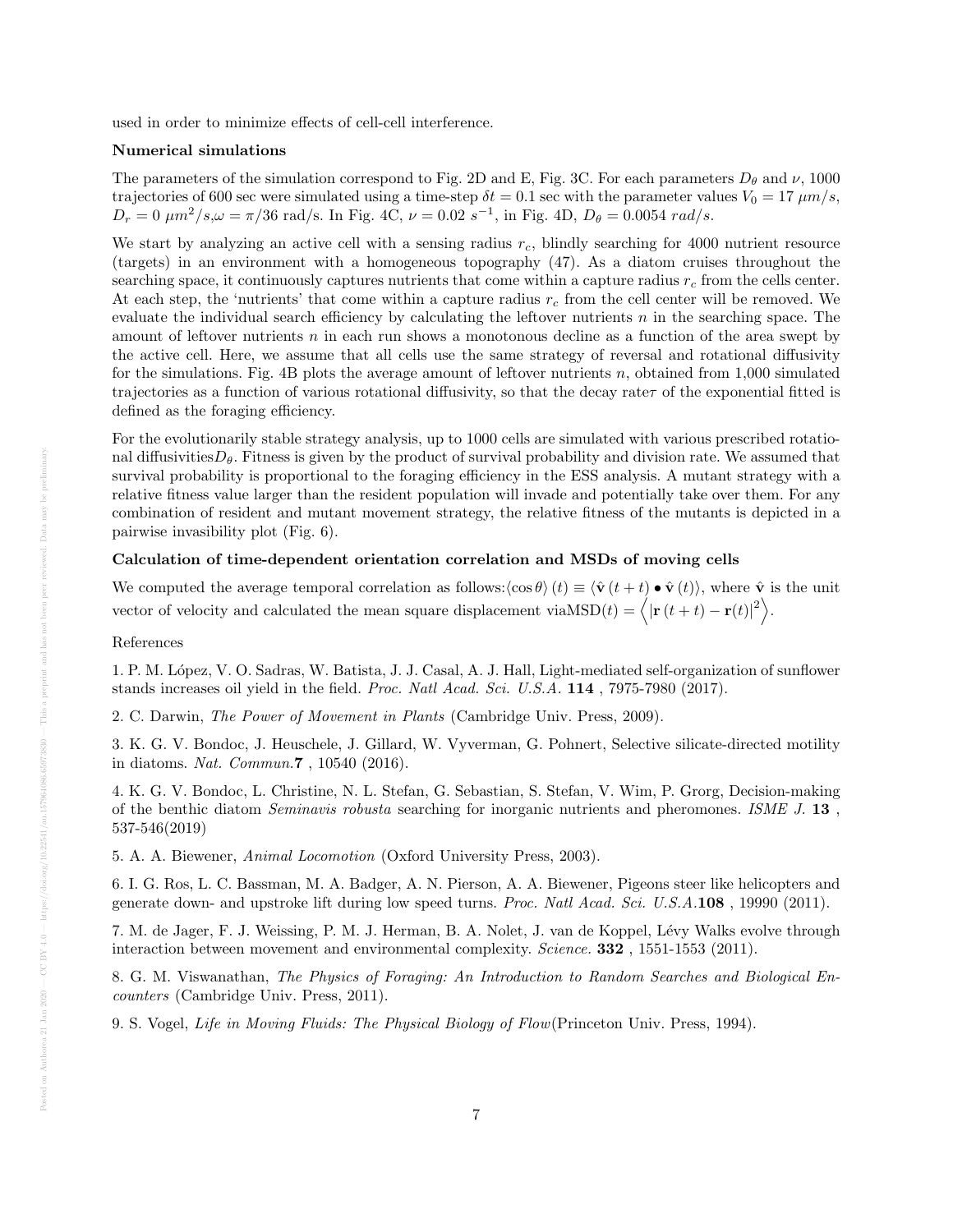10. I. A. Houghton, J. R. Koseff, S. G. Monismith, J. O. Dabiri, Vertically migrating swimmers generate aggregation-scale eddies in a stratified column. Nature. 556 , 497-550 (2018).

11. G. A Parker, J. M. Smith, Optimality theory in evolutionary biology.Nature. 348 , 27-33 (1990).

12. L. Lehmann, F. Rousset, When do individuals maximize their inclusive fitness. The American Naturalist , in press, 2020.

13. G. Ariel, R. Amit, B. Sivan, D. P. Jonathan, M. H. Rasika, B. Avraham, Swarming bacteria migrate by Lévy walk. Nat. Commun.  $6, 8396$  (2015).

14. R. Stocker, Reverse and flick: hybrid locomotion in bacteria.Proc. Natl Acad. Sci. U.S.A. 108, 2635-2636 (2011).

15. H. C. Berg, D. A. Brown, Chemotaxis in Escherichia colianalysed by three-dimensional tracking. Nature. 239, 500 (1972).

16. B. Gutierrey-Medina, A. J. Guerra, A. I. P. Maldonado, Y. C. Rubio, J. V. G. Meza, Circular random motion in diatom gliding under isotropic conditions. Phys. Biol. 11, 066006 (2014).

17. V. Zaburdaev, S. Denisov, J. Klafter, Lévy walks. Rev. Mod. Phys. 87, 483-530 (2015).

18. E. P. Raposo, S. V. Buldyrev, M. G. E. da Luz, G. M. Viswanathan, H. E. Stanley, Lévy flights and random searches. J. Phys. A-Math. Theor. 42, 434003 (2009).

19. M. V. Chubynsky, G. W. Slater, Diffusing diffusivity: a model for anomalous, yet Brownian, diffusion. Phys. Rev. Lett.113, 098302 (2014).

20. K. Chen, B. Wang, S. Granick, Memoryless self-reinforcing directionality in endosomal active transport within living cells. Nat. Materials. 14, 589-593 (2015).

21. N. E. Humphries, H. Weimerskirch, N. Queiroz, E. J. Southall, D. W. Sims, Foraging success of biological Lévy flights recorded in situ. Proc. Natl Acad. Sci. U.S.A.  $109$ , 7169-7174 (2012).

22. D. del-Castillo-Negrete, Truncation effects in superdiffusive front propagation with Lévy flights. Phys. Rev. E. 79, 031120 (2009).

23. M. de Jager, B. Frederic, K. Andrea, J. W. Franz, M. H. Geerten, A. N. Bart, M. J. H. Peter, J. van de Koppel, How superdiffusion gets arrested: ecological encounters explain shift from Lévy to Brownian movement. *Proc. Roy. Soc. B.* 281, 20132605 (2014).

24. L. Xie, T. Altindal, S. Chattopadhyay, X.-L. Wu, Bacterial flagellum as a propeller and as a rudder for efficient chemotaxis. Proc. Natl Acad. Sci. U.S.A. 108, 2246-2251 (2011).

25. F. Zhang, C. Hui, Recent experience-driven behaviour optimizes foraging. Anim. Behav. 88 , 13-19 (2014).

26. D. W. Sims, N. E. Humphries, R. W. Bradford, B. D. Bruce, L´evy flight and Brownian search patterns of a free-ranging predator reflect different prey field characteristics. Journal of Animal Ecology .81 , 432-442 (2012).

27. N. E. Humphries, N. Queiroz, J. R. M. Dyer, N. G. Pade, D. W. Sims,. Environmental context explains levy and brownian movement patterns of marine predators. Nature. 465 , 1066-1069 (2010).

28. H. C. Berg, Random Walks in Biology (Princeton Univ. Press, 1993).

29. J. E. Johansen, J. Pinhassi, N. Blackburn, U. L. Zweifel, A. Hagtröm, Variability in motility characteristics among marine bacteria.Aquatic Microbial Ecology. 28, 229-237 (2002).

30. M. Theves, J. Taktikos, V. Zaburdaev, H. Stark, C. Beta, A bacterial swimmer with two alternating speeds of propagation. Biophys. J.105, 1915-1924 (2013).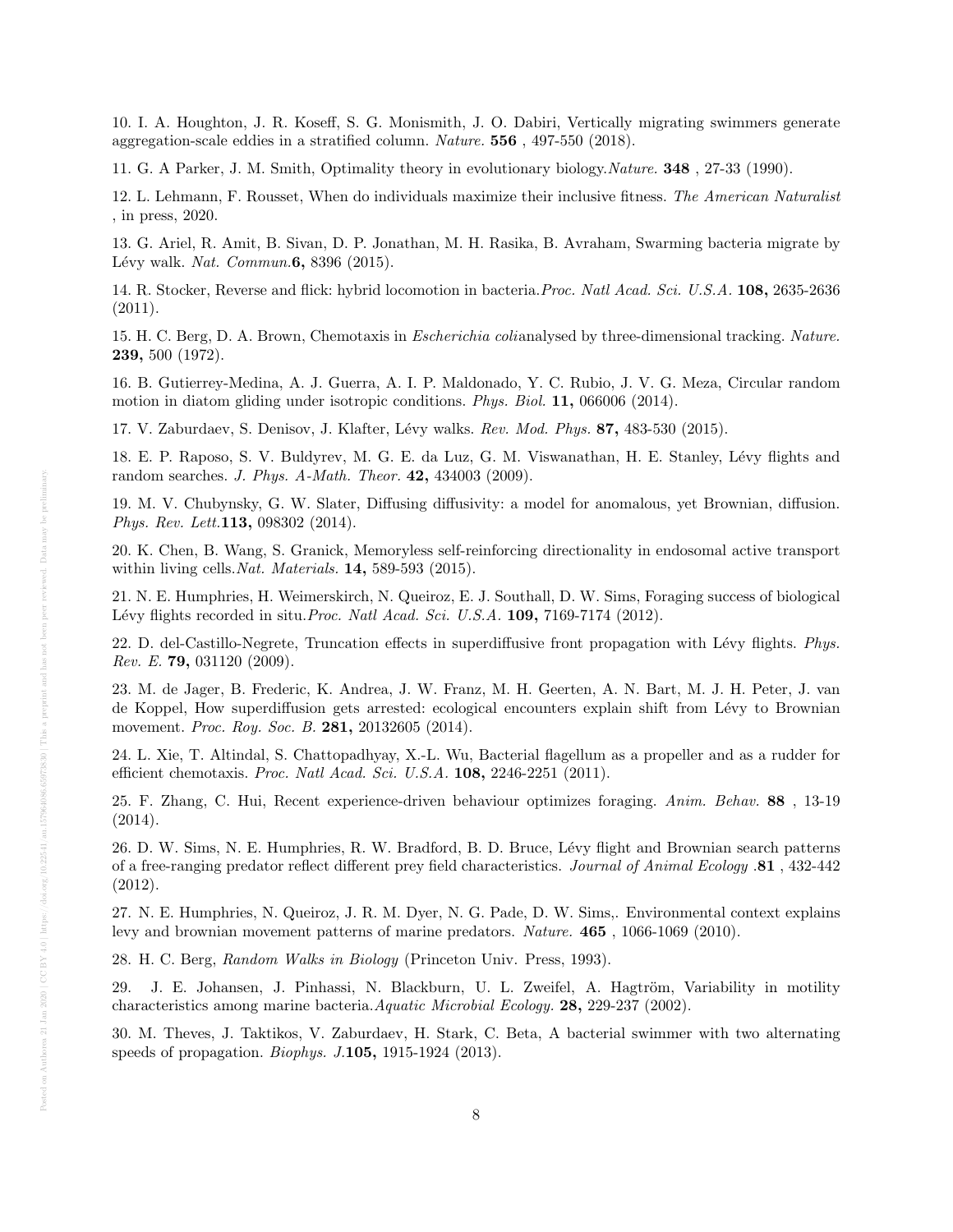31. Y. L. Wu, A. D. Kaiser, Y. Jiang, M. S. Alber, Periodic reversal of direction allows Myxobacteria to swarm. Proc. Natl Acad. Sci. U.S.A. 106, 1222-1227 (2009).

32. B. Avraham, S. K. Strain, R. A. Hern´andez, B.-J. Eshel, E.-L. Florin, Periodic reversals in Paenibacillus dendritiformisswarming. Journal of Microbiology. **195,** 2709-2717 (2013).

33. S. T. Bramwell The distribution of spatially averaged critical properties. Nature Physics 5 : 444 (2009).

34. D. Takagi, A. B. Braunschweig, J. Zhang, M. J. Shelley, Dispersion of self-propelled rods undergoing fluctuation-driven flips. *Phys. Rev. Lett.* **110**,  $32-44$  (2013).

35. M. Doi, S. F. Edwards, The Theory of Polymer Dynamics (Oxford Univ. Press, 1988).

36. P. Turchin, Quantitative Analysis of Movement: Measuring and Modeling Population Redistribution in Animals and Plants (Sinauer Associates, Sunderland, MA, 1998).

37. F. Bartumeus, D. Campos, W. S. Ryu, R. Lloret-Cabot, V. M´endez, J. Catalan, Foraging success under uncertainty: search tradeoffs and optimal space use. Ecol. Lett. 19 , 1299-1313 (2016).

38. Hauert, Christoph, Cooperation, Collectives formation and specialization. Advances in Complex Systems. 9, 315-335 (2006).

39. K. Amin, J. M. Huang, K. J. Hu, J. Zhang, L. Ristroph, The role of shape-dependent flight stability in the origin of oriented meteorites. Proc. Natl Acad. Sci. U.S.A. 116, 16180-16185 (2019).

40. K. G. V. Bondoc, C. Lembke, W. Vyverman, G. Pohnert, Searching for a mate: pheromone-directed movement of the benthic diatom *seminavis robusta. Microbial Ecology*. **72**, 287-294 (2016).

41. O. H. Shapiro, E. Kramarsky-Winter, A. R. Gavish, R. Stocker, A. Vardi, A coral-on-a-chip microfluidic platform enabling live-imaging microscopy of reef-building corals. Nat. Commun. 7,10860 (2016).

42. K. Son, F. Menolascina, R. Stocker, Speed-dependent chemotactic precision in marine bacteria. Proc. Natl Acad. Sci. U.S.A.113, 8624-8629 (2016).

43. K. Son, J. S. Guasto, R. Stocker, Bacteria can exploit a flagellar buckling instability to change direction. Nature Phys.9, 494-498 (2013).

44. Y. Magariyama, L. Makoto, N. Kousou, B. Kensaku, O. Toshio, K. Seishi, G. Tomonobu, Difference in bacterial motion between forward and backward swimming caused by the wall effect. Nat. Commun.88, 3648-3658 (2005).

45. T. Shashi, S. Mingzhai, B. Filiz, P. Kannappan, J. W. Shaevitz, Directional reversals enable Myxococcus xanthus cells to produce collective one-dimensional streams during fruiting-body formation.J. Roy. Soc. Interface. 12, 20150049 (2015).

46. P. J. Molino, R. Wetherbee, The biology of biofouling diatoms and their role in the development of microbial slimes. *Biofouling*24, 365-379 (2008).

47. A. Leynaert, S. N. Longphuirt, P. Claquin, L.Chauvaud, O. Ragueneau, No limit? The multiphasic uptake of silicic acid by benthic diatoms. Limnol. Oceanogr. 54 , 571–576 (2009).

## Acknowledgments

We thank Chi Xu fruitful discussion that greatly improved the manuscript. **Funding:** This research was a product of the project "Coping with deltas in transition" within the Programme of Strategic Scientific Alliances between China and The Netherlands (PSA) financed by the Chinese Ministry of Science and Technology (2016YFE0133700), and the National Natural Science Foundation of China (41676084). Author contributions: Q.-X. L. designed research; W.-S. H. and M. H. performed research; W.-S. H. and H. P. Z. contributed new analyzed data; W.-S. H. and F. Z. contributed computer code; W.V. contributed the experimental diatom strains and experimental details; All authors contributed substantially to discussion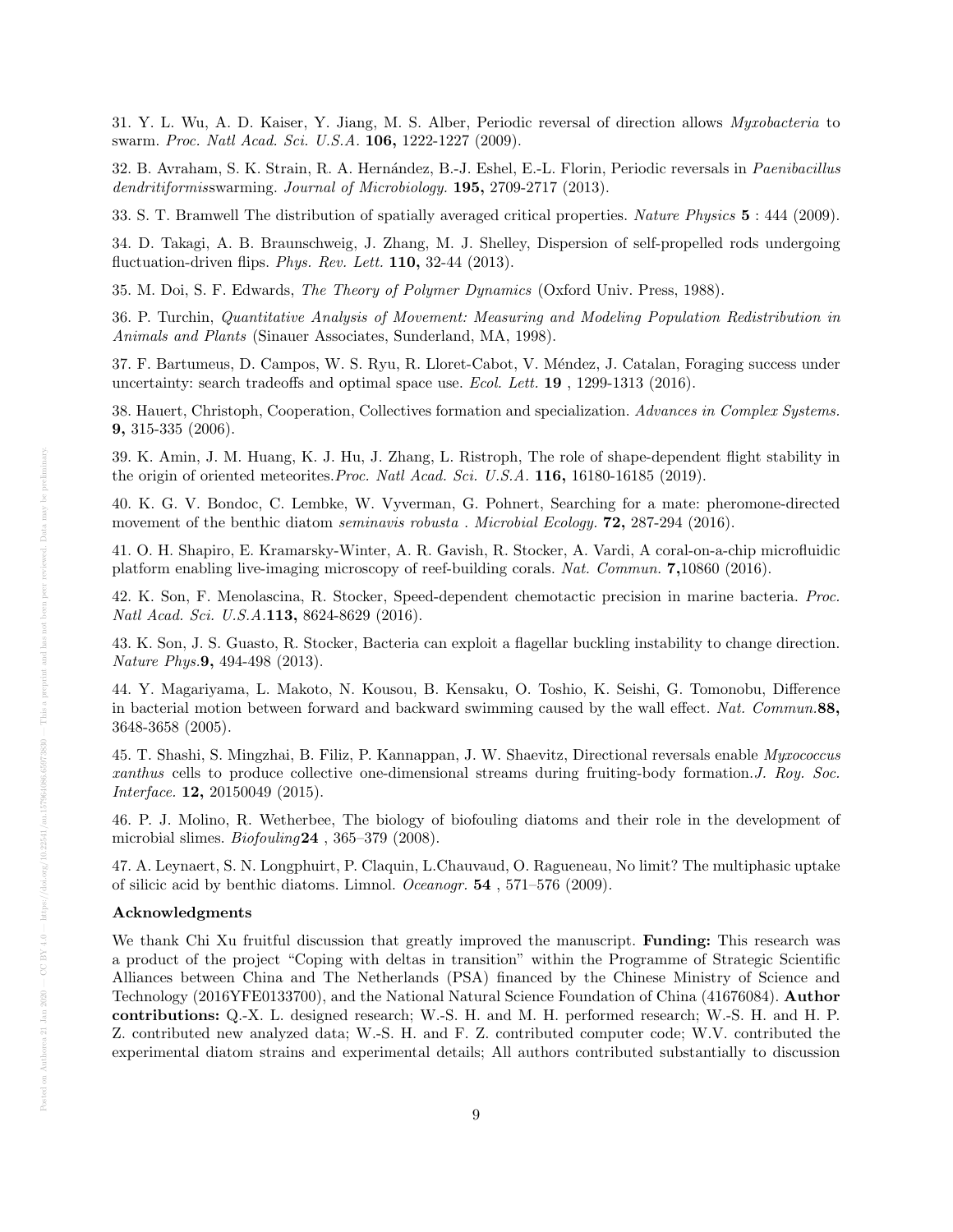of the content, wrote the article and reviewed and edited the manuscript before submission. Competing interests: The authors declare that they have no competing interests. Data and materials availability: all data needed to evaluate the conclusions in the paper are present in the paper and/or the supplementary Materials. The code to reproduce the results of this study is available on the publicly repository Dryad, DOI: 10.5061/dryad.547d7wm41.

#### Figures and Tables

Fig. 1: Theoretical hypothesis and experimental setup.(A ) Three typical patterns of movement behaviors of microorganisms, showing the 'run-and-stop', 'run-reverse-flick', 'run-and-tumble', and the 'circular run-and-reverse' pattern of marine diatoms.  $(B)$  The characteristics of an optimization model by adjusting movement behavioral plasticity. The dash line shows peaks predicted fitness and therefore what would be expected in nature. When the environment changes, its optimal value would change accordingly. (C ) The schematic of the experimental setup (not to scale).  $(D)$  An example of the observed movement trajectories. (E ) Scanning electron microscope image of speciesNavicula arenaria var. rostellata shows an boat-shape cell, where the two raphes can spray the extracellular polymeric substances (EPS) to obtain self-propulsion.

Fig. 2: Experimental observations and theoretical predictions of the circular run-and-reversal behaviors of diatom *Navicula arenaria* var. *rostellata.*  $(A)$  A typical cell trajectory containing circular run and reversal behaviors captured with a microscopy at 4 frames per second (see Movie S1 for more trajectories) for 5 min. (B ) Cropping of the partial trajectory depicts a reversal behavior with zoom in on the panel (A), where the running from CCW switches to CW through a reversal behavior, and vice versa. The arrows indicate the moving direction of the diatom cells. (C ) Experimental data showing the movement velocity before and after a reversal occurrence; for clarity, not all speeds of the time series are shown here.  $(D)$  and  $(E)$  Predictions of spatial trajectory and reversal event obtained from model (1) with parameters value  $V_0 = 17 \ \mu m/s$ ,  $D_\theta = 0.0054 \text{rad}^2/\text{s}$ ,  $\nu = 0.02 \ s^{-1}$ , and  $\omega = \pi/36 \text{ rad/s}$ . Colorbars in panel (A, D) depict the time (see Movie S2 for theoretical simulations).

Fig. 3: Comparing the laboratory measurements and simulation results with theoretical (analytical) predictions on diffusion behaviors of diatom cells. (A ) Statistical distribution of 1704 reversal interval time t from the 29 experimental individuals trajectories, which can be well fitted by an exponential distribution  $f \propto e^{-0.016t}$  with the slope of -0.016. (B) The measured probability density functions of cells' displacements as a function of displacement normalized by its standard deviation  $(\sigma = \sqrt{\langle x^2 \rangle})$  along the xaxis direction for different times. A fit to the data with Gumbel law (solid black lines) and Gaussian model (dashed green lines) are shown for two different time scales, where the Gumbel law of the distribution imply slower diffusion at a long-time scale. (C ) Mean squared displacement (MSD) for three different values of the rotational diffusion coefficient  $D_{\theta}$  obtained by performing the numerical simulations of model (1) and comparison with the experiments (circles symbols), respectively. By decreasing the strength of rotational diffusion in the model, the scaling behaviors of the MSD vs. time becomes consistent with confined diffusivity from ballistic behaviors similarly to cage-effect emergence after the characteristic times ( $\sim 25 s$ ). Parameters are  $\omega = \pi/36$  rad/s, $\nu = 0.02 s^{-1}$ ,  $D_{\theta} = 0.0054$  rad<sup>2</sup>/s and  $V_0 = 17 \mu \text{m/s}$ . The dashed lines are a guide to the eye to mark the change of the scaling law with 2.0 and 1.0 respectively, the solid line corresponds to the trend predicted by theory Eq. (4). (D ) Correlation of measured and predicted changes in the direction of cells moving. Experimental data ( symbols) have error bars representing lower and upper SD. Corresponding analytical predictions (solid line and dashed line with triangle symbols) are given by theory Eq. (3) and numerical simulations of model (1) respectively. The dashed line indicates 0 to guide the eye in  $(B)$ .

Fig. 4: Theoretical prediction of optimal foraging strategies with spatially randomized nutrient targets. (A) Schematic representation (not to scale) of diatom cells blindly searching for randomly distributed nutrient resources (dots). The cells placed in a two-dimensional space move with constant speed $V_0$ and variable orientation described in model (1). The capture radius  $\mathbf{r_c}$  is about 20 $\mu$ m size (dashed circle area). (B) The distinctive exponential function,  $n(t) = Ae^{-\tau t}$  with the decay rate  $\tau$ , was used to describes the foraging efficiency of diatom movement strategy with respect to various value of  $D_{\theta}$  and  $\nu$ . (C, D) The efficiency of captured nutrients as a function of  $\mathbf{D}_{\theta}$  and  $\nu$ , respectively. Foraging efficiency is calculated by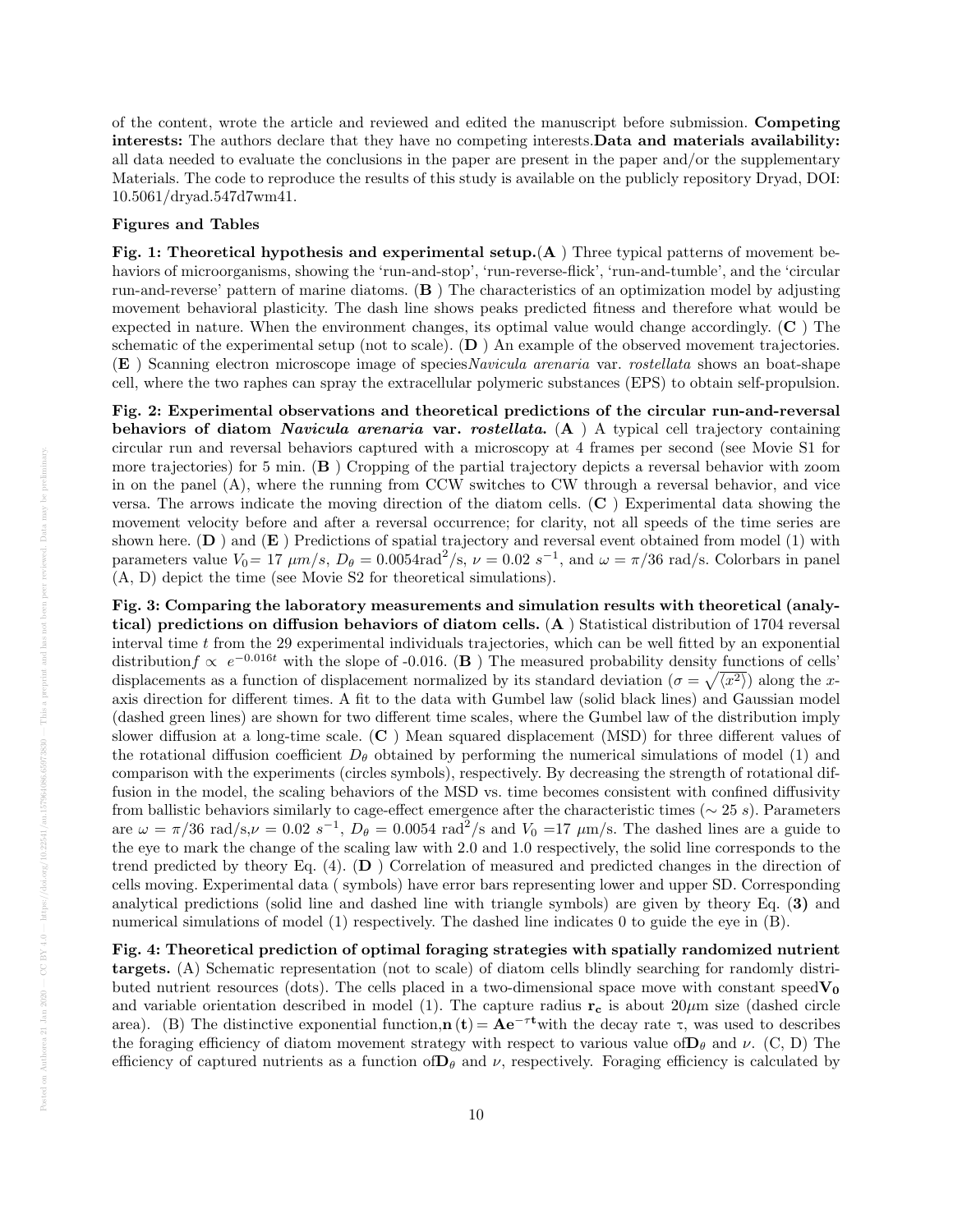averaging over 1000 trajectories with various  $\omega$ , where the plot is scaled to the maximum value at  $D_{\theta}= 0.3$ and $\nu = 0.0001 \text{ s}^{-1}$  respectively (see fig. S6 for without scaling). (E, F) The analytical prediction of effective diffusivity from theory Eq. (5), coinciding with directly numerical simulations of model (1). The dashed lines and gray shaded area represent mean  $\pm 2$  SD from the experimentally measured values of  $D_\theta$  and  $\nu$  for Navicula arenaria var.rostellata .

Fig. 5: Theoretical and experimental results implicate the emergence of the foraging efficiency for various behavioral strategies.(A) Heatmap of foraging efficiency (colorbar) with respect to  $(D_\theta, \nu)$ parameter space obtained from randomly distributed nutrient targets and constant movement speed for  $\omega = \pi/36$ rad/s and  $V_0 = 17 \mu m/s$ . Optimal foraging occurs over a window of behavioral parameters of  $\nu$  and  $D_{\theta}$ , and is indicated by the yellow areas. The boundaries of the optimal regions change sharply with increasing reversal rate (white dashed lines with intervals  $\tau = 0.1$ ). In the low reversal rate limit, there are nonlinear effects of the rotational diffusion on diatom foraging. The colored-solid dots correspond to the experimentally measured rotational diffusion coefficients versus reversal rate on diatom Navicula arenaria var. rostellata and the colorscale indicates the scaled foraging efficiency,  $\tau$  from 0 to 1.0. (**B**) Theoretical prediction of Eq. (5) on the effective diffusivity as functions of the rotational diffusivity and reversal rate. It shows a similar spatial profile comparison with directly numerical simulations.

Fig. 6: Pairwise invasibility plot (PIP) of behavioral strategy . The PIP indicates that the movement behavioral strategy of rotational diffusivity evolves toward a stable point 0.2 (vertical dashed line). For a range of resident (x -axis) and mutant (y -axis) movement strategies, the PIP describes whether a mutant has a higher (green) or a lower (blue) fitness than the resident. Plus and minus symbols indicate combinations resulting in positive and negative invasion fitness, respectively. Here, the PIP shows that the rotational diffusivity with 0.2 is the sole evolutionarily stable strategy (ESS). Simulation parameters with  $\nu = 0.02 s^{-1}$ , and  $\omega = \pi/36 \text{ rad/s}$ .

Fig. 7: Reversal behaviors depend on the ambient dSi concentration. (A ) The diffusivity of diatom cells maximizes at an ambient dSi concentration of about 30 mg/L and declines at low and high dSi concentrations. The reversal events show a sharply increase when dSi goes beyond  $60 \text{ mg/L}$ , but it maintains a plateau at low dSi. The grayscale rectangle indicates typical dSi concentrations in coastal ecosystems. (B ) Efficiency diffusion coefficient, showing a monotonic decline with increased reversal events, which have a maximized dispersal coefficient about  $\nu = 0.02 s^{-1}$  coincident with model predictions.

Table 1. Statistical properties of measured experimental parameters on diatom movement behaviors. Experimental statistics of behavioral parameters on diatom cells at dSi concentrations of 15  $mg/L.n$ , number of individuals.

| parameter          | definition                | $\boldsymbol{n}$ | mean   | unit                    | distribution type | Kolmogorov-Smirnov test |        |            |
|--------------------|---------------------------|------------------|--------|-------------------------|-------------------|-------------------------|--------|------------|
|                    |                           |                  |        |                         |                   | mean                    | sd     | $p$ -value |
| $\omega$           | angular velocity          | 29               | 0.0902 | rad/s                   | normal            | 0.0902                  | 0.0084 | 0.7923     |
| V                  | translational speed       | 29               | 16.236 | $\mu$ m/s               | normal            | 16.236                  | 2.391  | 0.3489     |
| $D_{\theta}$       | rotational diffusivity    | 29               | 0.0083 | rad $\frac{2}{s}$       | lognormal         | $-4.7919$               | 0.4877 | 0.6130     |
| $\boldsymbol{\nu}$ | reversal rate             | 29               | 0.0016 | 1/s                     |                   |                         |        |            |
| $D_r$              | translational diffusivity | 29               | 6.1501 | $\mu$ m <sup>2</sup> /s | normal            | 6.1501                  | 1.8165 | 0.2902     |
| T                  | reversal interval time    | 1704             | 69.750 | - S                     | exponential       |                         |        |            |

#### SUPPLEMENTARY MATERIALS

Text S1. Theoretical derivation for the expected value of MSD and diffusivity.

Fig. S1. Distribution and trajectories of experimental  $D_{\theta}$ .

- Fig. S2. Trajectories at three different values of  $D_{\theta}$ .
- Fig. S3. Behaviors of mean squared displacement (MSD) at different values of  $D_{\theta}$ .

Fig. S4. The efficiency without scaling to the maximal foraging efficiency.